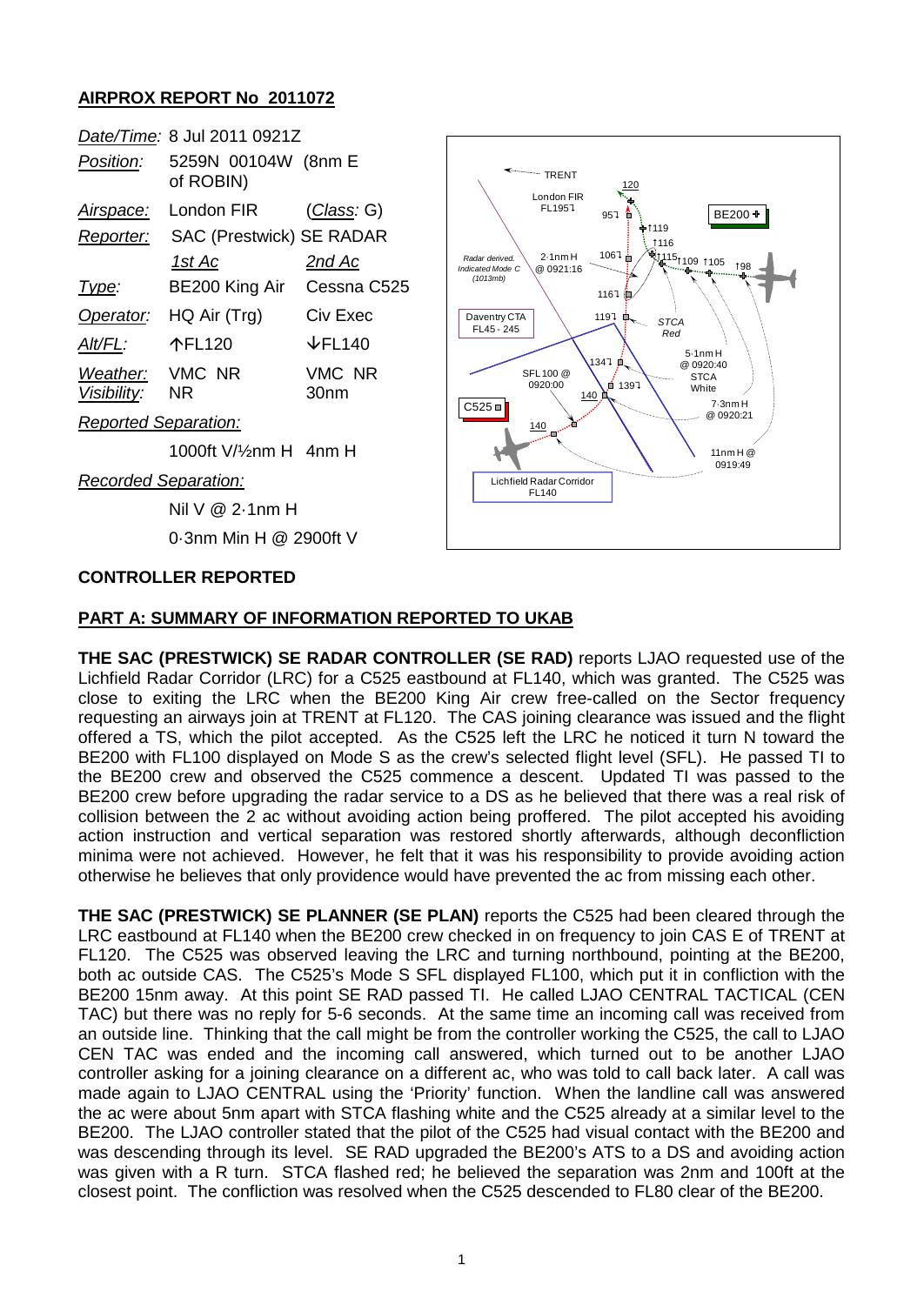**THE BE200 KING AIR PILOT**, a QFI, reports he had departed from Cranwell under IFR on an instructional sortie to join CAS on track TRENT, calling Scottish CONTROL on 134·425MHz to obtain his airways joining clearance. After gaining his CAS clearance, he thought flying level at his assigned joining level of FL120 [but actually still climbing] in VMC approaching a position 25nm E of TRENT heading 275° at 240kt, Scottish advised him that there was another ac descending out of the LRC – the C525 - that was potentially on a collision course. Shortly thereafter, the Scottish controller advised that the C525 was still on a conflicting course descending to FL100. The controller then upgraded the TS to a DS and issued an avoiding action R turn instruction onto 360° to avoid the other ac, which was first displayed on TCAS bearing 240° at a range of 5nm, 2000ft above their level. As he started the turn in compliance with avoiding action instructions TCAS enunciated a TA. The C525 was not in sight, but his TCAS now indicated that the other ac was in their 7 o'clock about half a mile away and 1000ft above his level but still descending. This was the only TCAS warning he received. Once clear of the traffic the controller turned him back towards TRENT and advised that the C525 crew had reported being visual with his BE200 and elected to continue their descent remaining clear. The Scottish controller asked if he wished to file an Airprox, but he declined on the basis that the C525 crew was visual with his BE200 and had avoided visually. Moreover, he had only received a TCAS TA and no RA was enunciated. The Scottish controller stated on the RT that he would not file as he had been content but subsequently, he heard that the controller had reported an Airprox. He assessed the Risk as 'low'. The assigned squawk was selected with Modes C & S on; the HISLs were on.

He opined that this is the third occurrence of this nature that has happened to him in the last few years whilst en-route from Cranwell to join CAS at TRENT. The main factor, in his opinion, was that traffic exiting the LRC had been given a clearance to descend despite there being conflicting traffic, inbound to join CAS flying steady and level beneath. If the ac leaving CAS was held above the joining traffic until the conflict was past then these situations would not occur.

**THE CESSNA CITATION 525 PILOT (C525)** reports he was in transit from Guernsey to Doncaster and had routed through the LRC under a RCS from London MILITARY on 128·70MHz. A squawk of A6402 was selected with Mode C; enhanced Mode S and TCAS is fitted.

Exiting CAS at the eastern end of the LRC he was 'cleared' by the controller direct to Doncaster and 'cleared' to descend from FL140 to FL100. Near the NE corner of the LRC turning L through 080° to 350° at 320kt he became aware of traffic 15nm away, initially from his TCAS before he saw it visually. As there was no chance of losing visual contact on the low-wing twin – the BE200 – he increased his rate of descent to pass with the best possible margin - he estimated with 4nm horizontal separation. No TAs were enunciated by TCAS. Had he not been visual, he would have stopped descent at FL130 to let the other aircraft pass. As there was no risk of collision he did not bother the London MILITARY controller with the details.

**THE LJAO CENTRAL SECTOR TACTICAL CONTROLLER (CEN TAC)** reports that the C525 was transiting the LRC at FL140 inbound to Doncaster. It was deemed unnecessary to allocate the track to LJAO NE and it was prenoted direct with Doncaster for a visual recovery. When asked, the C525 pilot advised that he would require a TS on leaving CAS and requested descent. The flight was descended initially to FL100, 2nm before the end of the LRC and a TS applied thereafter. The C525 crew then asked for a direct track to Doncaster, which was approved. Subsequently, she called traffic at a range of 5nm crossing R - L indicating FL108. The conflicting traffic – the BE200 indicated that it had a Mode S SFL of FL120. The C525 pilot initially asked for updates on the traffic but then called visual with the climbing BE200 as soon as TI had been passed. Reaffirming that he was visual with the traffic the C525 pilot requested further descent and as the C525's Mode C was indicating below the climbing traffic she issued further descent to FL80. Instructing the C525 pilot to select the allocated Doncaster squawk the flight was told to switch to Doncaster ATC.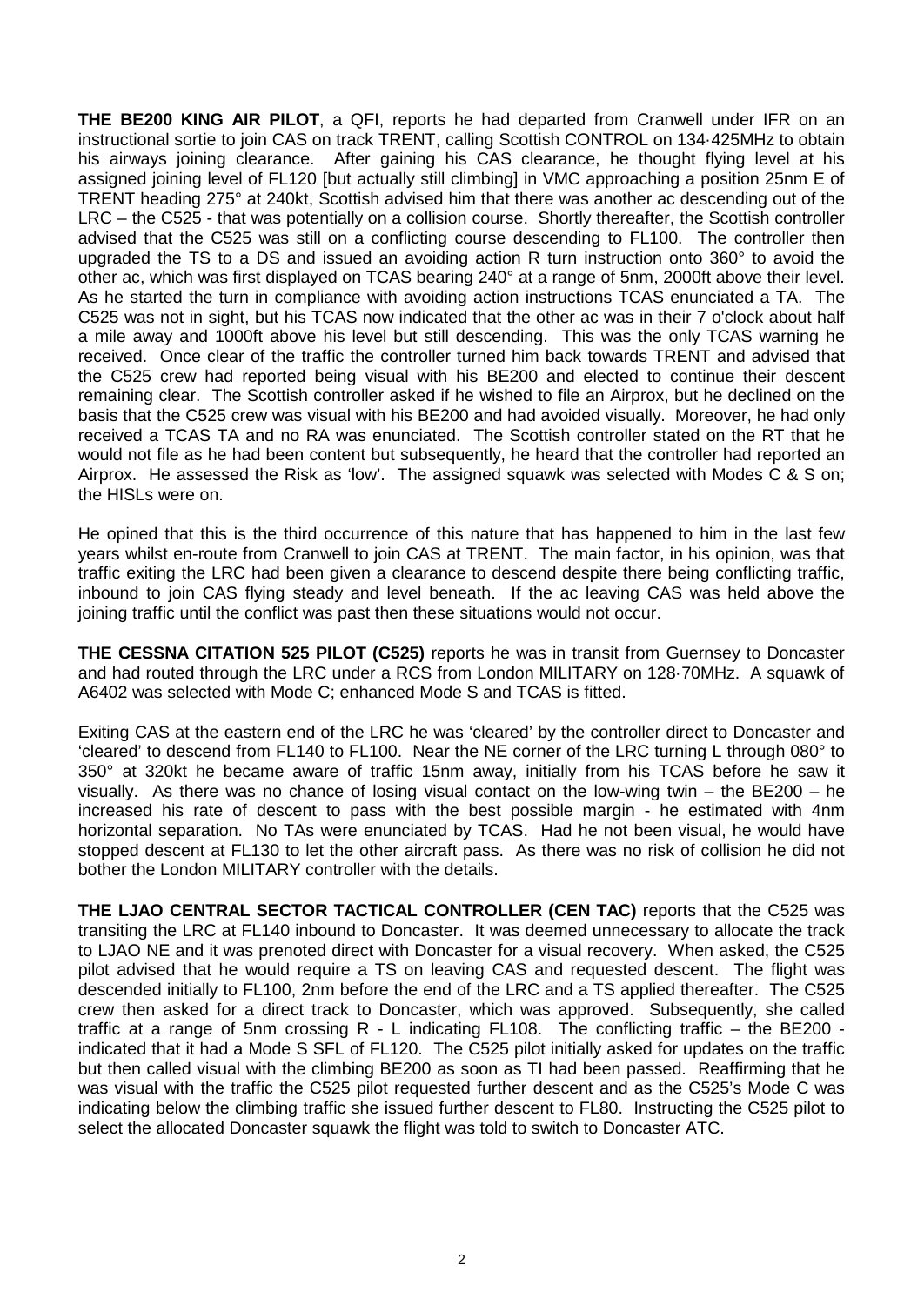**BM SAFETY MANAGEMENT** reports that this Airprox occurred between the C525 operating VFR in VMC in receipt of a TS from the LJAO CEN TAC controller and the BE200 operating IFR in VMC in receipt of an ATS from SAC (Prestwick) SE RAD.

The BE200 departed Cranwell to join CAS on-track TRENT at FL120. At 0919:24, the BE200 crew selected their assigned GAT SSR code, also displaying Mode S information. The ac's Mode C indicated FL92 climbing; Mode S displayed a SFL of FL120.

[UKAB Note (1): At 0917:17, the C525 crew advised, *"And er we can take own navigation to the centre fix* [at Doncaster] *when you er can permit us",* to which CEN TAC responded, *"roger standby".*  With 3½nm to run to the boundary of Class A CAS (the promulgated LRC boundary is not co-incident with the eastern edge of the Daventry CTA and extends 2nm into Class G), at 0919:44, the C525 crew was instructed by CEN TAC to, *"..descend flight level 1 hundred"*, which was read-back by the C525 crew. At this point, the BE200 was 11.8nm NE of the C525 climbing through FL97. Moments later at 0919:54 the C525 crew advised, *"..just in the left turn now for senny????"* [probably for Doncaster], to which CEN TAC replied 4sec later at 0919:58, "[C525 C/S] *roger and clear of controlled airspace Traffic Service",* which was acknowledged. The C525 did not exit Class A CAS until 0920:21.]

At the point that CEN TAC gave tacit approval for the L turn, the BE200 was climbing through FL99, 10.3nm NE of the C525, maintaining FL140. The C525's Mode S SFL indicated a change to FL100 at 0920:00. CEN TAC passed accurate TI to the C525 crew on the BE200 at 0920:41, stating, "*traffic 12 o'clock 5 miles crossing right to left..indicating flight level 1-0-8 climbing*." The C525 pilot replied on RT that they were visual with the BE200 just after 0920:48 adding in his written report that 'in the turn to the north, I became aware of the traffic initially on TCAS, then visually'*.* Whilst descending through FL129 at 0920:54, the C525 pilot requested further descent, which was granted to FL80 and acknowledged by the C525 pilot, who re-iterated that they were visual with the BE200.

Co-incident with the activation of a high severity red alert by STCA at 0921:06, the turn taken by the BE200 crew in response to the deconfliction advice from SAC SE RAD is evident on the radar recording.

Cap 774 Ch 3 Para 6 states:

'Whether traffic information has been passed or not, a pilot is expected to discharge his collision avoidance responsibility without assistance from the controller. If after receiving traffic information, a pilot requires deconfliction advice, an upgrade to Deconfliction Service shall be requested.'

After discussing the incident with the BE200 pilot the LJAO SUPERVISOR reports that the pilot stated that they were VMC but that the turn issued by SE RAD put them in a *'belly-up profile*' to the C525 '*significantly reducing their ability to see it*.'

At the point when the instruction to descend to FL100 was passed by CEN TAC to the C525 crew, the BE200 and C525 were on diverging flight paths. However, the L turn towards Doncaster introduced the confliction between the BE200 and C525. Based upon LJAO's investigation, CEN TAC either did not assimilate the C525's course to Doncaster or did not appreciate where the ac would route in relation to the BE200. That said, CEN TAC passed accurate and timely TI to the C525 crew who reported visual with the BE200. Moreover, it is clear from the C525 pilot's report that they were visual with the BE200 early enough for them to discharge their collision avoidance responsibilities. Whilst the decision by CEN TAC to permit the C525 to route own navigation was arguably not 'good practice', it was not a causal factor in this Airprox.

Based upon extrapolation of the respective ac's tracks before SE RAD issued the BE200's avoiding action turn and without the potential intervention of TCAS, the CPA would have been at 0921:34, with horizontal separation of about 0.1nm and vertical separation of 1100ft existing. The C525 pilot states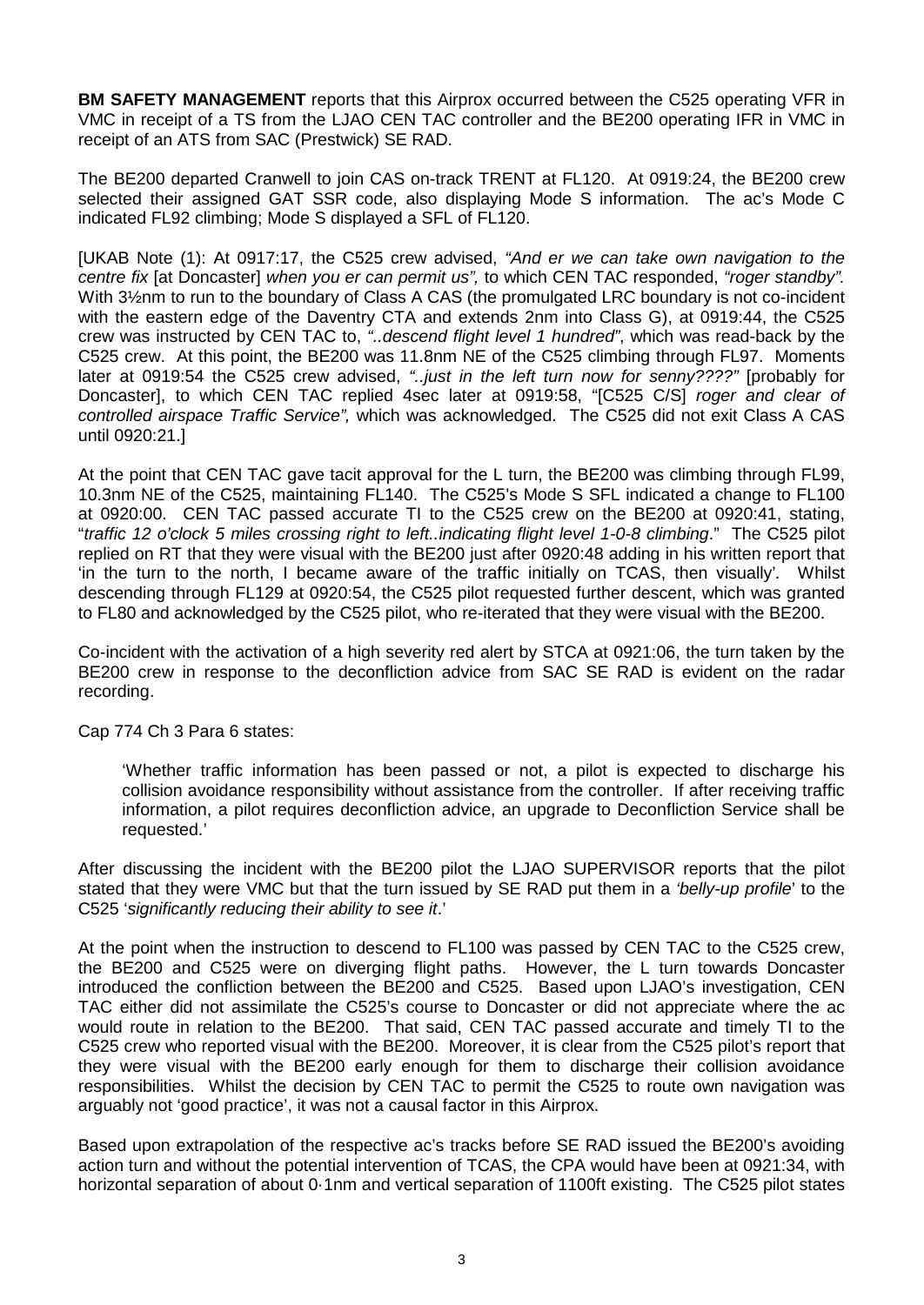that they increased their ROD to 'pass with the best possible margin,' the extrapolation suggests that, the addition of horizontal deconfliction by the C525 pilot might have been appropriate.

We would conclude that this Airprox occurred as a result of the difference in perception between SE RAD, who believed that a collision risk was evident; whereas the C525 pilot believed that he had provided adequate separation against the BE200.

**ATSI** reports that at 0904, LJAO Central contacted the SAC SE Sector (SE PLAN) to request coordination for the C525 (squawking A6402) to cross the LRC eastbound at FL140. Co-ordination was agreed at FL140. At the time, the C525 was passing W of Gloucester, heading N at FL190.

The SAC MATS Part 2, Page SEa-43 describes the LRC:

'The Lichfield Radar Corridor is 12nm wide and the centreline based on the Coningsby (CGY) TACAN 252 radial. The primary crossing level is FL140 with FL150 reserved as an alternate/additional tactical level. The corridor is established to permit LJAO controllers to vector aircraft through the Daventry CTA in the vicinity of PEDIG. LJAO is the only military unit authorised to use the Radar Corridor'.

The BE200 crew established communication with SE RAD at 0918:27. At the time, the C525 was within the LRC at FL140, passing N of East Midlands Airport, 22nm WSW of the BE200. The pilot of the BE200 was instructed to squawk A6020, *"when you're finished with your previous agency"* and reported climbing to FL120 requesting to join airways at TRENT. The controller replied, *"you are clear to join controlled airspace on direct track for TRENT maintaining Flight Level 1-2-0 and you can expect a Traffic Service...".* The pilot read back the level and ATS correctly. When the BE200 was passed TI shortly afterwards (not concerning the C525), the pilot confirmed he was good VMC.

At 0920, as the C525 was approaching the eastern edge of the LRC, SE RAD passed TI about it to the BE200, *"there's also military traffic currently in your 10 o'clock range 10 miles left to right its 2 thousand feet above you're cleared level".* As soon as the pilot acknowledged the information, the controller responded, *"that traffic now showing descending down to Flight Level 1 Hundred it's fast moving 10 o'clock range 8 miles left to right it looks like you're on a constant bearing".* The radar recording shows the C525 still maintaining FL140 but its Mode S SFL was indicating FL100. At 0920:37, the controller transmitted to the BE200, *"Yeah* [C/S] *to avoid that traffic now I suggest you take avoiding action turn..right onto a radar heading of..3-3-0 degrees".* The pilot responded, *"Right 3-3".* The radar photograph shows that both ac are in Class G airspace. The BE200 is tracking W, passing FL107. The C525 is 6nm SW of the BE200, passing FL138 and turning L towards the N and the BE200. This TI was updated at 0920:49, *"Yeah* [C/S] *traffic 9 o'clock range 5 miles left to right still indicating drif- descending down to Flight Level 1 Hundred".* The pilot reported in the turn.

During this period, SE PLAN, realising the developing situation, telephoned LJAO CENTRAL to establish their intentions with the C525. Whilst waiting for CENTRAL to answer this call, the outside line rang. Thinking this might be from LJAO CENTRAL, he answered the incoming call. However, as this was from another LJAO position, the call was ended. SE PLAN then telephoned LJAO CENTRAL using the Priority function. By the time he was able to discuss the situation with the appropriate LJAO controller, the subject ac were about 5nm apart. It was established that the C525 was visual with the BE200.

Realising that the subject ac were still closing in confliction and not yet being aware that the C525 was visual with his traffic, SE RAD decided to change the type of ATS provided to the BE200 crew. The following transmission was made at 0920:59, "[BE200 C/S] *just upgraded to a..deconfliction service I'm not going to be able to completely deconflict you but climb now if you can expedite your climb up to Flight Level 1-2-0 turn right onto radar heading 0-1-0 degrees with avoiding action turn".*  The pilot read back the message. The radar recording, timed at 0921:00, reveals that the horizontal distance between the two ac had reduced to 3.5nm. They were on conflicting flight paths, with the C525 descending through FL126 and the BE200 climbing through FL112. The distance between the subject ac continued to decrease. The C525 remained on a northerly track whilst the BE200 made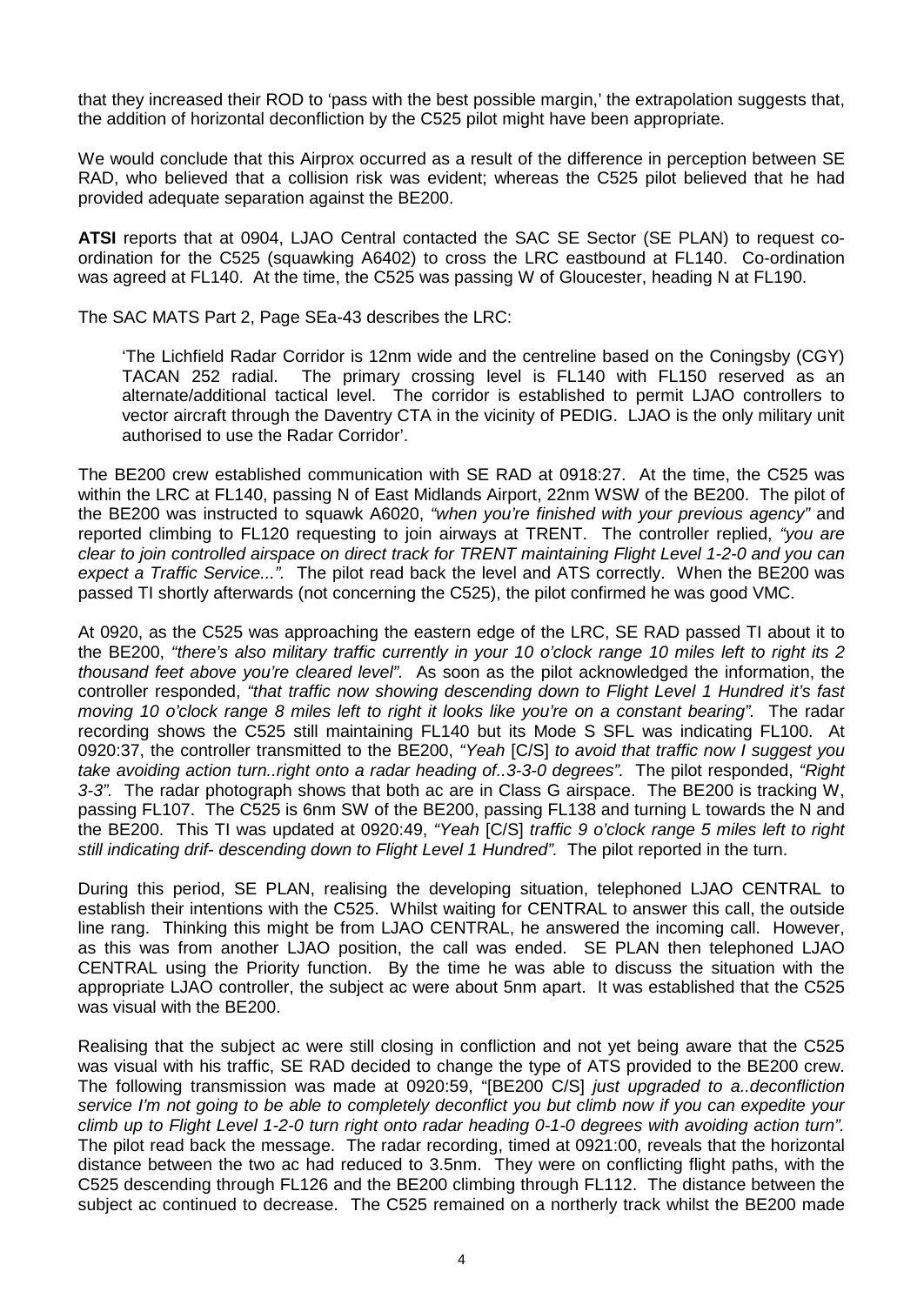its R turn. At a range of 2.5nm the BE200 was climbing through FL115 and the C525 descending through FL119 [STCA triggered high severity red, at 2.1nm the levels of the two ac crossed, both ac indicating FL116]. Vertical separation then increased with the C525, subsequently, passing 0.3nm behind the BE200, with vertical separation of 2900ft indicated.

Not only was the BE200 being provided with a TS by SE RAD but also it is understood LJAO CEN TAC was providing the C525 with the same service after it had left CAS. A TS is defined in MATS Part 1, Section 1, Chapter 11:

'A Traffic Service is a surveillance based ATS, where in addition to the provisions of a Basic Service, the controller provides specific surveillance derived traffic information to assist the pilot in avoiding other traffic. Controllers may provide headings and/or levels for the purposes of positioning and/or sequencing; however, the controller is not required to achieve deconfliction minima, and the avoidance of other traffic is ultimately the pilot's responsibility. The controller shall pass traffic information on relevant traffic, and shall update the traffic information if it continues to constitute a definite hazard, or if requested by the pilot. However, high controller workload and RTF loading may reduce the ability of the controller to pass traffic information, and the timeliness of such information. Traffic is normally considered to be relevant when, in the judgement of the controller, the conflicting aircraft's observed flight profile indicates that it will pass within 3 NM and, where level information is available, 3000 ft of the aircraft in receipt of the Traffic Service. However, controllers may also use their judgement to decide on occasions when such traffic is not relevant, e.g. passing behind or within the parameters but diverging. Controllers shall aim to pass information on relevant traffic before the conflicting aircraft is within 5 NM, in order to give the pilot sufficient time to meet his collision avoidance responsibilities and to allow for an update in traffic information if considered necessary. Distances displayed on ATS surveillance systems can be at variance to the actual distances between aircraft due to the limitations in accuracy of surveillance systems. Furthermore, some aircraft may not be displayed at all by ATS surveillance systems. Whether traffic information has been passed or not, a pilot is expected to discharge his collision avoidance responsibility without assistance from the controller. If after receiving traffic information, a pilot requires deconfliction advice, an upgrade to Deconfliction Service shall be requested. The controller shall make all reasonable endeavours to accommodate this request as soon as practicable and provide deconfliction advice at the earliest opportunity. When providing headings/levels for the purpose of positioning and/or sequencing or as navigational assistance, the controller should take into account traffic in the immediate vicinity, so that a risk of collision is not knowingly introduced by the instructions passed. However, the controller is not required to achieve defined deconfliction minima'.

On this occasion SAC SE RAD, initially, recommended a turn to the BE200 pilot that would route it away from the C525. However, realising that the two aircraft were on quickly conflicting tracks he took positive action and changed the ATS provided to a DS, albeit that the pilot had not requested any change.

'A DS is a surveillance based ATS where, in addition to the provisions of a Basic Service, the controller provides specific surveillance derived traffic information and issues headings and/or levels aimed at achieving planned deconfliction minima, or for positioning and/or sequencing. However, the avoidance of other traffic is ultimately the pilot's responsibility. A controller shall provide traffic information, accompanied with a heading and/or level aimed at achieving a planned deconfliction minima against all observed aircraft in Class F/G airspace. The deconfliction minima against uncoordinated traffic are:

• 5 NM laterally (subject to surveillance capability and CAA approval); or

• 3000 ft vertically and, unless the SSR code indicates that the Mode C data has been verified, the surveillance returns, however presented, should not merge. (Note: Mode C can be assumed to have been verified if it is associated with a deemed validated Mode A code.)'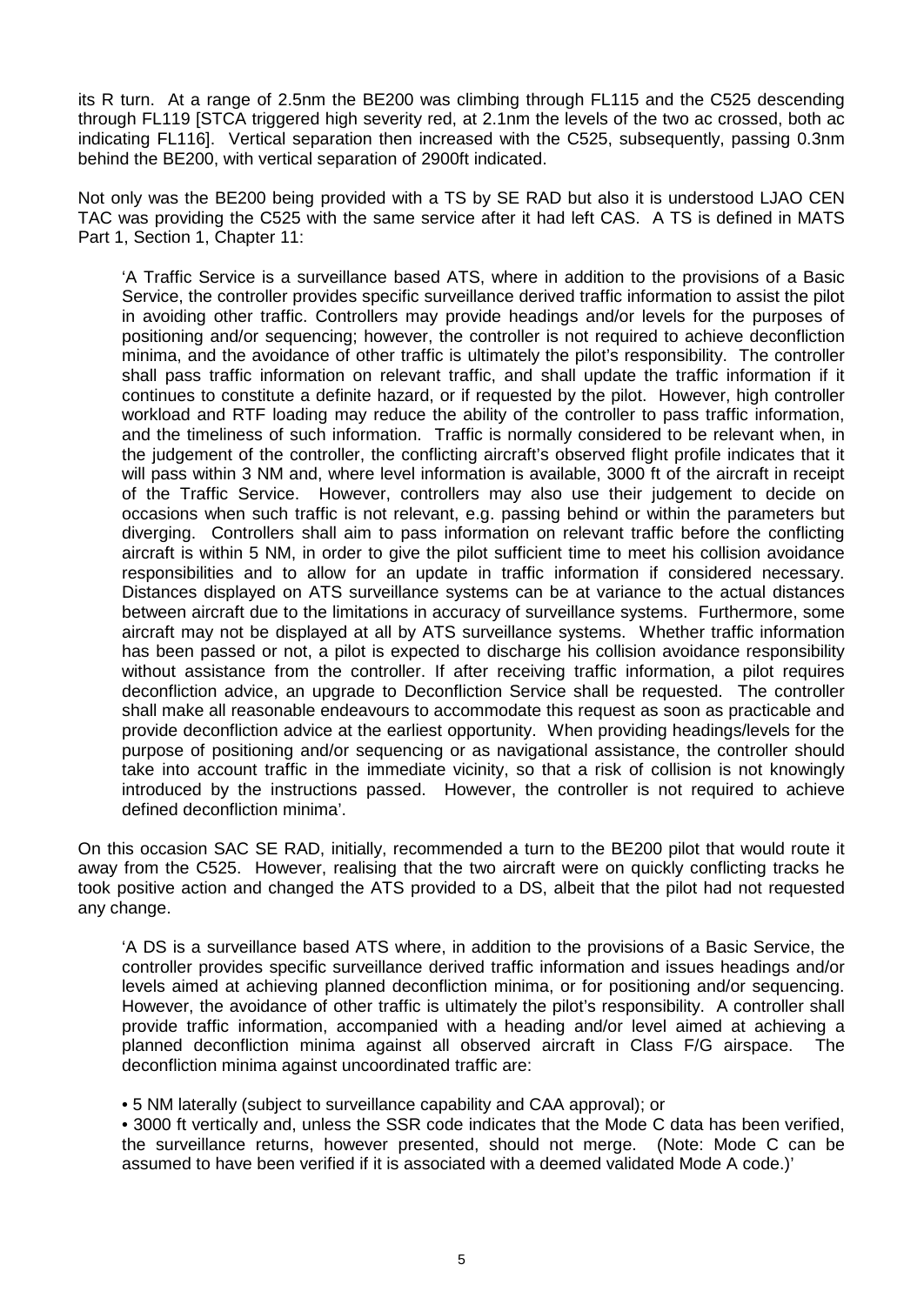The SE RAD controller decided that the best way to resolve what he believed would be a very close encounter between the subject ac, was to change the ATS being provided from a TS to a DS. He then issued an avoiding action turn to the BE200, together with an expeditious climb rate. Although this did route the BE200 away from the C525 and prevented their radar returns from merging, it reduced the possibility of the BE200 crew observing the other traffic. SE RAD was unaware that the C525 crew had sighted the BE200 until after he had issued the avoiding action instructions; had he been aware beforehand, he would have continued to provide a TS.

**HQ AIR (TRG)** comments that whilst this was a relatively benign incident, it could have been prevented only by increased coordination between the respective ATSUs. The TI provided enabled the crews to acquire each other on TCAS and visually in order to deconflict safely in Class G airspace.

## **PART B: SUMMARY OF THE BOARD'S DISCUSSIONS**

Information available included reports from the pilots of both ac, transcripts of the relevant RT frequencies, radar video recordings, reports from the air traffic controllers involved and reports from the appropriate ATC and operating authorities.

It was plain that the SE RAD controller believed that he should proffer avoiding action to the BE200 when he spotted the C525 had turned L onto a new course and descended towards the BE200 joining CAS, resulting in a potential conflict outside the boundary of his Sector in Class G airspace. This was an uncommon occurrence insofar as the reporting SE RAD controller had proactively upgraded the radar service afforded the BE200 crew to a DS. Whilst some might say that this was 'overcontrol', SE RAD acted with the best of intentions and the BE200 crew had accepted it. Members stressed that they would not discourage controllers from providing avoiding action if it was the most appropriate way to resolve a close quarters situation. Members also noted that the controller prioritised sensibly by issuing the avoiding action before declaring the change of service. Moreover, in addition to his attempts to effect some horizontal separation between the ac, the controller had provided a good flow of TI which, coupled with the ac's TCAS, kept the BE200 crew closely apprised of the geometry of the situation. Whilst the point had been made that the subsequent avoiding action turn placed the BE200 crew 'belly-up' to the C525, a civilian area controller Member believed there was no scope to turn the BE200 the opposite way and that SE RAD's appreciation of the geometry of the situation had been correct. The Board commended the controller for his initiative and conscientious application of the ATS provided to the BE200 crew. However, the controller was plainly unaware at the time that after exiting Class A CAS the C525 pilot had acquired the BE200 visually at range and was taking his own VFR separation.

This Airprox illustrated the benefits of the displayed Mode S SFL, which had significantly improved SE RAD's SA. This Mode S SFL was also available to CEN TAC from the BE200's SSR and it would have been evident to the LJAO controller that the ac was climbing up to FL120, with an obvious potential for a conflict to develop when the C525 exited the LRC and descended through the BE200's level. Members considered that CEN TAC could have been more proactive and a level-off at FL130 until clear of the BE200 co-ordinated with SE PLAN, as suggested by the BE200 pilot, would have prevented this Airprox. Liaison with SAC SE Sector about the C525's descent beforehand would also have allayed SE RAD's concerns here, for it was evident from the ATSI report that if he had been aware that the C525 PIC was taking his own separation on the BE200, then SEC RAD would not have proffered the avoiding action turn and would have continued to provide a TS. However, it was not until SE PLAN called CEN TAC that this was ascertained, which led some Members to suggest that this Airprox was the result of a controller perceived conflict.

The LJAO RT transcript confirmed that CEN TAC had not approved the C525 pilot's earlier request to take up his own navigation for Doncaster under the RCS that pertained, although the BM Safety Management report had suggested the controller might not have appreciated the C525 pilot's route would take it close to the BE200 before the jet flew into close quarters. Members noted that it was after the C525 pilot's unilateral declaration that he was, *"..just in the left turn now.."* that CEN TAC